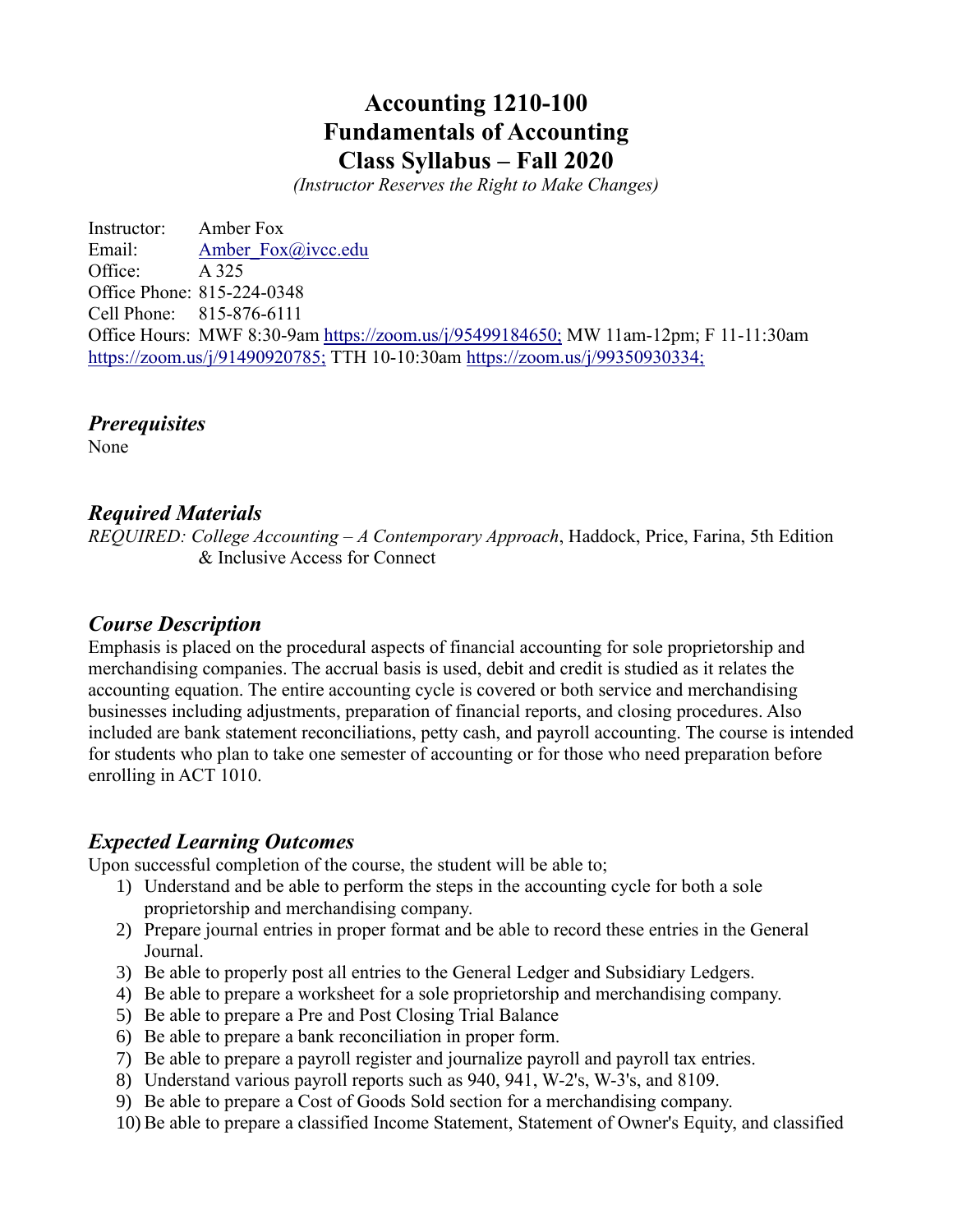## Balance Sheet. *Grading and Assessment of Student Learning*

|   | <b>GRADING</b> | <b>BREAKDOWN</b>           |       |
|---|----------------|----------------------------|-------|
| A | $90 - 100$     | Exams $(5)$                | 65%   |
|   | 80-89          | Comprehensive Problem      | 15%   |
|   | 70-79          | <b>Chapter Assignments</b> | 10%   |
|   | 60-69          | Quizzes                    | $5\%$ |
|   | $0 - 59$       | <b>Smartbook Modules</b>   | 5%    |

## *Structure of the Class*

We have a limited amount of time in which to cover a great deal of information; therefore, we will try to stick to our schedule and cover the material in an organized fashion.

This class is administered in an online format. As such, you will be required to use a greater amount of self-discipline and independent effort than you might otherwise use in a face-to-face format. It will be important to keep up with the material and to make sure that you complete all homework assignments in a timely manner per the assignment schedule.

I encourage you to contact me with any questions you might have or difficulties you encounter.

## *Attendance Policy*

Since this is an online format, your "attendance" will be monitored by your on-time submissions of assignments and your timely posting to the discussion board. **You are expected to keep up with the course including its assignments and deadlines. I expect you to submit your work on an ongoing basis throughout the semester; failure to follow this rule can cause you to be withdrawn from the class at the discretion of the instructor!**

## *Classroom Rules*

Since this is an online class, the classroom rules are essentially to follow the instructions as given to you in this Class Syllabus along with the following rules for Netiquette as outlined below.

## *Instructor Expectations*

The material found in this course is intended for the student who has limited or no prior exposure to accounting. The author takes great pains to walk the student through the material step-by-step building on each prior topic. The book is generously populated with various visual aids to help the student follow the material.

Accounting is a discipline that must be mastered through repetition and the working of problems. **You should expect to spend 7-9 hours per week studying the textbook and working on your**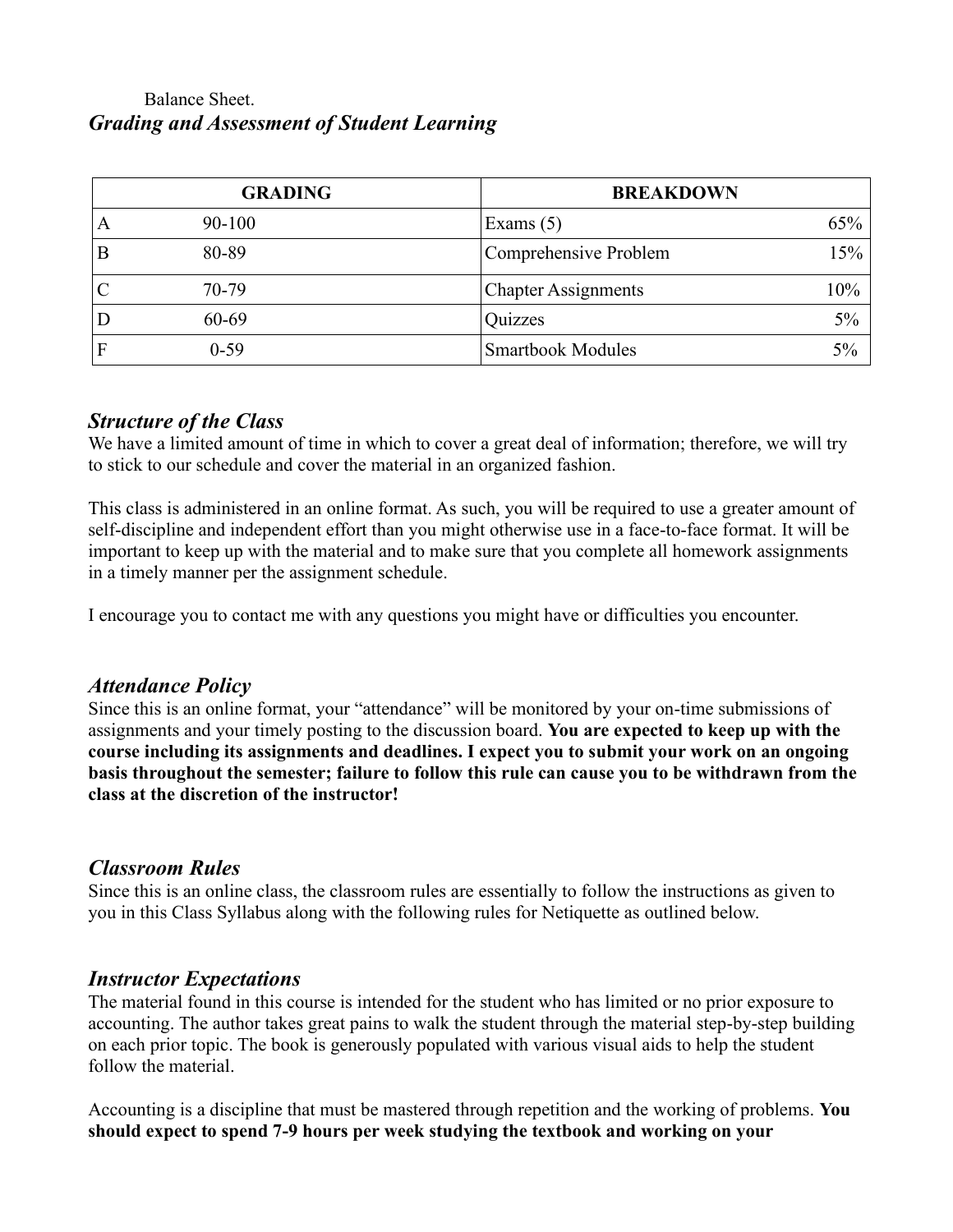#### **assignments. Individual time requirements will vary.**

#### Although the material is basic in nature, do not take this lightly! It is one of the **utmost importance that the student work as many problems as possible to get a thorough understanding of the material.**

To be successful you should:

- 1) Read the chapter quickly to get a "feel" of the material
- 2) Re-read the chapter a second time much more slowly highlighting specific areas that the author is covering
- 3) Make a note card or other study aid to help commit certain concepts to memory
- 4) Work the problems as assigned. Working and reworking problems will help develop the skill sets necessary to apply the concepts
- 5) Review the solutions to the material assigned. The solutions will be available in Connect as soon as the due date has passed. Rework any problems you struggled with.
- 6) IF YOU ARE HAVING PROBLEMS, MAKE AN APPOINTMENT TO SEE ME, I CANNOT HELP YOU IF YOU DO NOT ASK FOR HELP

#### *Assessment Guidelines*

#### **Chapter Assignments**

You will have 26-chapter assignments with only the highest 24 counting, meaning I will drop the 2 lowest homework scores. The chapter assignments are to be completed according to your assignment schedule (see course calendar), located in Blackboard, using Connect. There is no time limit, other than the due date, to complete your assignment. Each assignment will vary in length and may take 3-4 hours to complete. Each chapter assignment will vary in points with more difficult assignments being worth more points. I reserve the right to change homework assignments/due dates.

Each homework assignment will be in the form of exercises and/or problems. The questions are the same as those that appear at the end of the chapters in your textbook and are listed under Assignments and Due Dates. Connect will automatically grade your assignments. It is set to allow up to 3 attempts in doing the problems and 3 "check my works". Your best score will be taken from your attempts. The program will indicate if you have the correct solution.

Solutions to the chapter assignments will be available in Connect immediately after the due date of the assignment. To locate your feedback, open the assignment after the due date and review. Please be sure to carefully review the solutions making sure you understand the concept tested and how the author arrived at the answer. If you have questions regarding your homework please contact me.

#### **Quizzes**

You will have 13 quiz assignments (including the Syllabus Quiz taken in Blackboard) with only the 11 highest counting, meaning I will drop the lowest 2 quiz scores. The quizzes are to be completed according to your assignment schedule (see course calendar), located in Blackboard, using the Connect system. You will have 30 minutes to complete each quiz. Each quiz is worth 10 points and will have 10 questions, it will be due according to your assignment schedule.

Solutions to the quizzes will be available in Connect immediately following the due date. To locate your feedback, open the quiz after the due date and review. Please be sure to carefully review the solutions making sure you understand the concept tested and how the author arrived at the answer. If you have questions regarding the quiz, please contact me.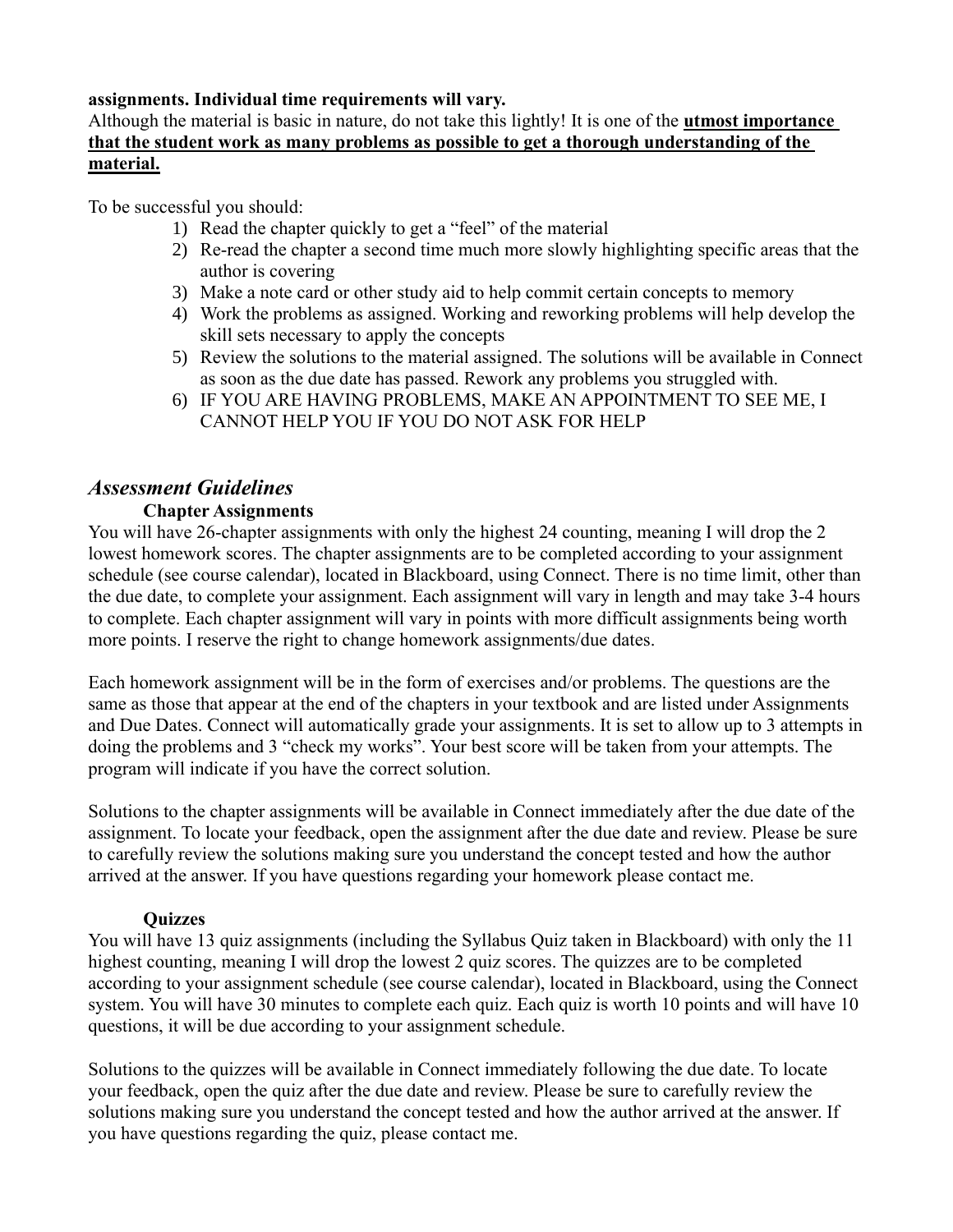#### **Smartbook Modules**

You will have 12 Smartbook module assignments with only the 10 highest counting, meaning I will drop the 2 lowest module scores. The Smartbook modules are to be completed after you have read the chapter and according to your assignment schedule (see course calendar), located in Blackboard, using the Connect system. There is no time limit other than the due date to complete each module. Each module will vary in length but should take no more than an hour to complete. These modules will be due prior to the start of a new chapter and will help you become familiar with the chapter material prior to class discussion.

#### **Comprehensive Problem**

You will be required to complete a Comprehensive Problem upon the completion of chapter 6. The assignment is the same as the Mini-Set 1 that appears at the end of the chapter 6 in your textbook. The comprehensive problem will be completed according to your assignment schedule (see course calendar), located in Blackboard, using Connect. There is no time limit, other than the due date, to complete this assignment. Unlike your homework this assignment can only be submitted once and does not allow for "check my work". Connect will automatically grade your assignment. This project will require much more work than the normal chapter problems; therefore, I suggest that you begin work on it as soon as you can.

The Comprehensive Problem will be worth 100 points and will be graded on a detailed basis.

Solutions to the assignment will be available in Connect immediately after the due date of the assignment. To locate your feedback, open the assignment after the due date and review. Please be sure to carefully review the solutions making sure you understand the concept tested and how the author arrived at the answer. If you have questions regarding the Comprehensive Problem, please contact me.

#### **Exams**

There will be five exams totaling 500 points. Exam number 5 will be our final exam covering the last 2 chapters meaning that there will not be a comprehensive final for this class.

Exams will be administered through Connect. You will be required to take the exams according to your assignment schedule (see course calendar), located in Blackboard, using Connect. **Please note the dates and plan accordingly!**

You will be able to use a calculator ONLY for the exams, no other notes or materials. Acceptable calculators are those that do not have communication, camera, or memory capabilities. As such cell phones WILL NOT be allowed! A cell phone out during an exam will be grounds for a 0 on that exam!

You will be required to have a webcam available. Webcams can be borrowed from IVCC. Contact me should you need help reserving one for your test. Connect uses a program called Proctorio to monitor and record you while taking your exam.

After completion of the exam you will receive your score. If after the due date you would like to review your exam you may do so by making a Zoom appointment with me. I can then share your exam with you and review any questions you might have missed.

I will inform the class of the exam make-up prior to the exam. For instance, if the exam contains multiple choice, matching, fill-in-the-blank, essay, or problems. Each exam will have a time limit of 1 hour 30 minutes, no exceptions.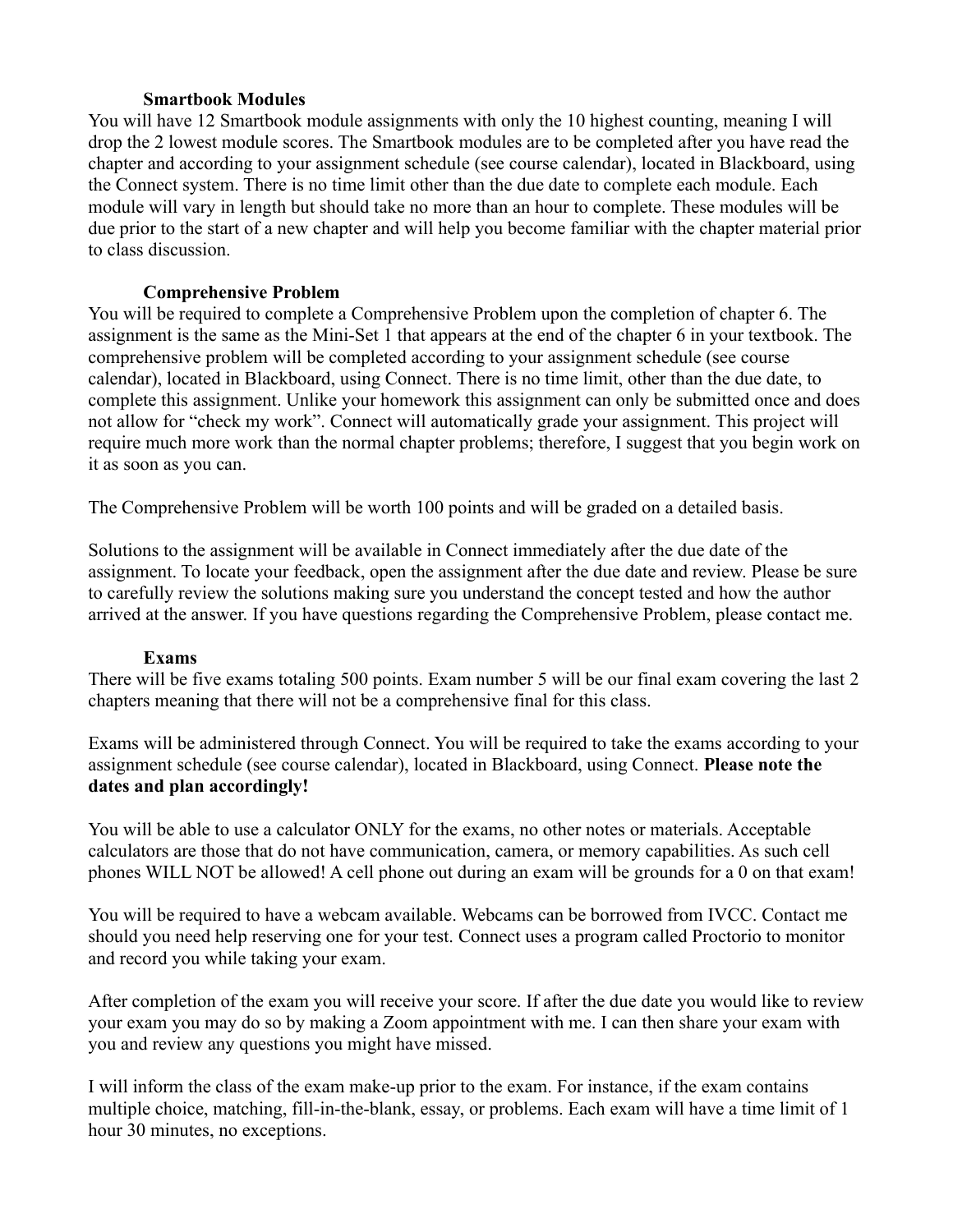## *Late Submission Policy*

All assignments are due according to the assignment schedule, unless otherwise specified by the instructor. Late work will not be accepted and will be given a 0.

Work may be submitted early.

I realize that emergencies happen and are out of the control of the student which might make it impossible to meet a due date for a given assignment; therefore, I will drop the 2 lowest Smartbook modules, chapter assignments and quizzes. This will allow for most any unforeseen circumstances that might arise.

Exams are due during the week as specified in the Course Schedule. Exams can be taken any time during the exam window**.** There will not be any makeup tests **unless the student contacts the instructor before the final dates for the exam. If the student does not contact the instructor before this date they will receive a zero!** If the student should contact the instructor will a legitimate reason as determined by the instructor as to why they could not take the test during the allotted week, an alternative time will be arranged. This will be done only under extreme circumstances. Should the student know in advance that they will not be able to take an exam during the allotted week; the student should contact the instructor right away so that the exam can be taken in advance.

## *Extra Credit Policy*

Extra credit is not guaranteed; however, I reserve the right to add additional assignments or course work as extra credit should I deem it beneficial to the class.

## *Plagiarism and Cheating Policy*

Plagiarism involves using another person's exact words or thoughts without citing the source in your work. Plagiarism is therefore an illegal act that constitutes a type of theft from another individual. Such actions are not tolerated in the business world and will not be tolerated in class. Whenever exact quotes are used, citing the source of the original material is required. Illinois Valley Community College prohibits plagiarism in any form. Students found plagiarizing or cheating in any way will result in a 0 for that particular assignment. Should there be a repeat offense the student will be brought to the attention of the Department Dean and subject to disciplinary actions as determined by the college.

## *Special Needs*

This course is designed to support a diversity of learners. My hope is to create a safe environment for all students. If you want to discuss your learning experience, please talk to me as early in the term as possible. If you know you have, or suspect you have a disability (learning disability, physical disability, or psychiatric disability such as anxiety, depression, bipolar disorder, AD/HD, post-traumatic stress, or others) for which you may need accommodations, please contact the Disability Services Office in B-204. Tina Hardy [tina\\_hardy@ivcc.edu,](mailto:tina_hardy@ivcc.edu) 224-0284 can help determine if you are eligible for support*.*

## *Withdrawal Policy and Financial Aid*

You may be withdrawn from the class in one of two ways: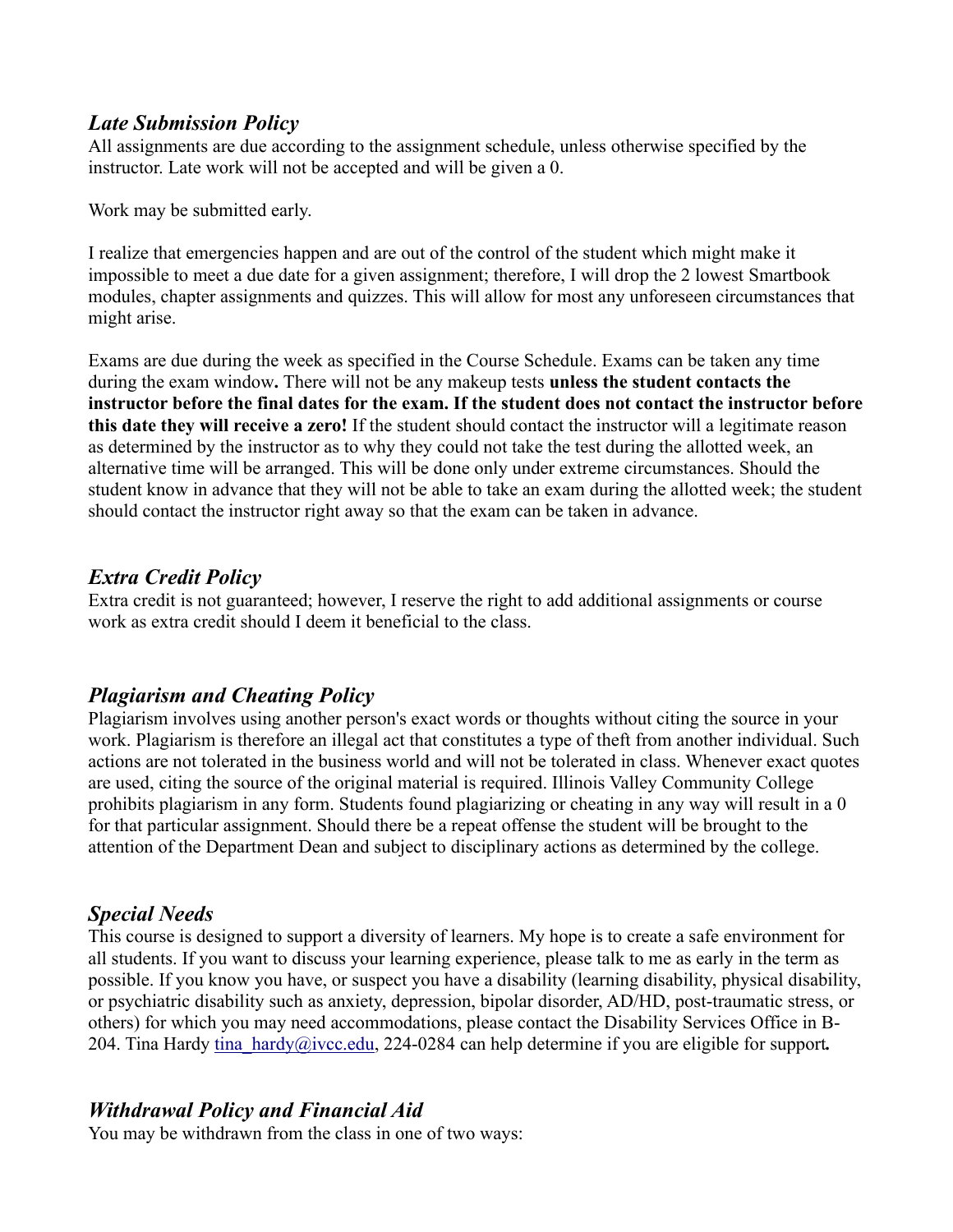Instructor Initiated – Based on the attendance requirement outlined above, I reserve the right to withdraw a student from class without prior notification.

Student Initiated – Effective Summer 2011, students will have the ability to initiate a withdrawal from classes. By completing the form in the Records Office or at [www.ivcc.edu/withdraw,](http://www.ivcc.edu/withdraw) the student is authorizing IVCC to remove him/her from the course. Entering the student ID number serves as the student's electronic signature. **IVCC has the right to rescind a withdrawal in cases of academic dishonesty or at the instructor's discretion.**

Students should be aware of the impact of a withdrawal on full-time status for insurance purposes and for financial aid. It is highly recommended that students meet with their instructor or with a counselor before withdrawing from a class to discuss if a withdrawal is the best course of action for that particular student. **The last day to withdraw for this class is November 4, 2020. Any student who has not withdrawn from the class after this date will receive a letter grade!**

## *Communicating with the Instructor*

The instructor's contact information is listed above. You may contact me by phone, in person or email. I only respond to emails, calls, texts between the hours of 8AM and 8PM. Any communication received within this time period will be answered as soon as possible or within 24 hours. When contacting the instructor using email, be sure to place your full name in the subject line along with your class number and section.

## *Student Email*

Should I need to communicate with the class I will send an email to your IVCC account. You are responsible for checking your IVCC email frequently. For information on accessing this account, go to <https://www.ivcc.edu/studenthelpdesk/>

## *Online Requirements*

## **Blackboard**

All materials, communication, grades, course documents, and so on will be provided for you though Blackboard. Your instructor will enroll you in your Blackboard class based on the class roster.

**Please be sure to check Blackboard each day for announcements from your instructor concerning all important information for this class.** Also, be sure to verify that your student email account is working. Important announcements may also be emailed to you through Blackboard by your instructor. It is the student's responsibility to ensure that their student email is correct and working properly.

## To log in the First Time:

- 1) Go to<https://ivcc.blackboard.com/>
- 2) Follow the instructions

## **Connect**

All chapter assignments, quizzes, comprehensive problem, Smartbook modules, and exams will be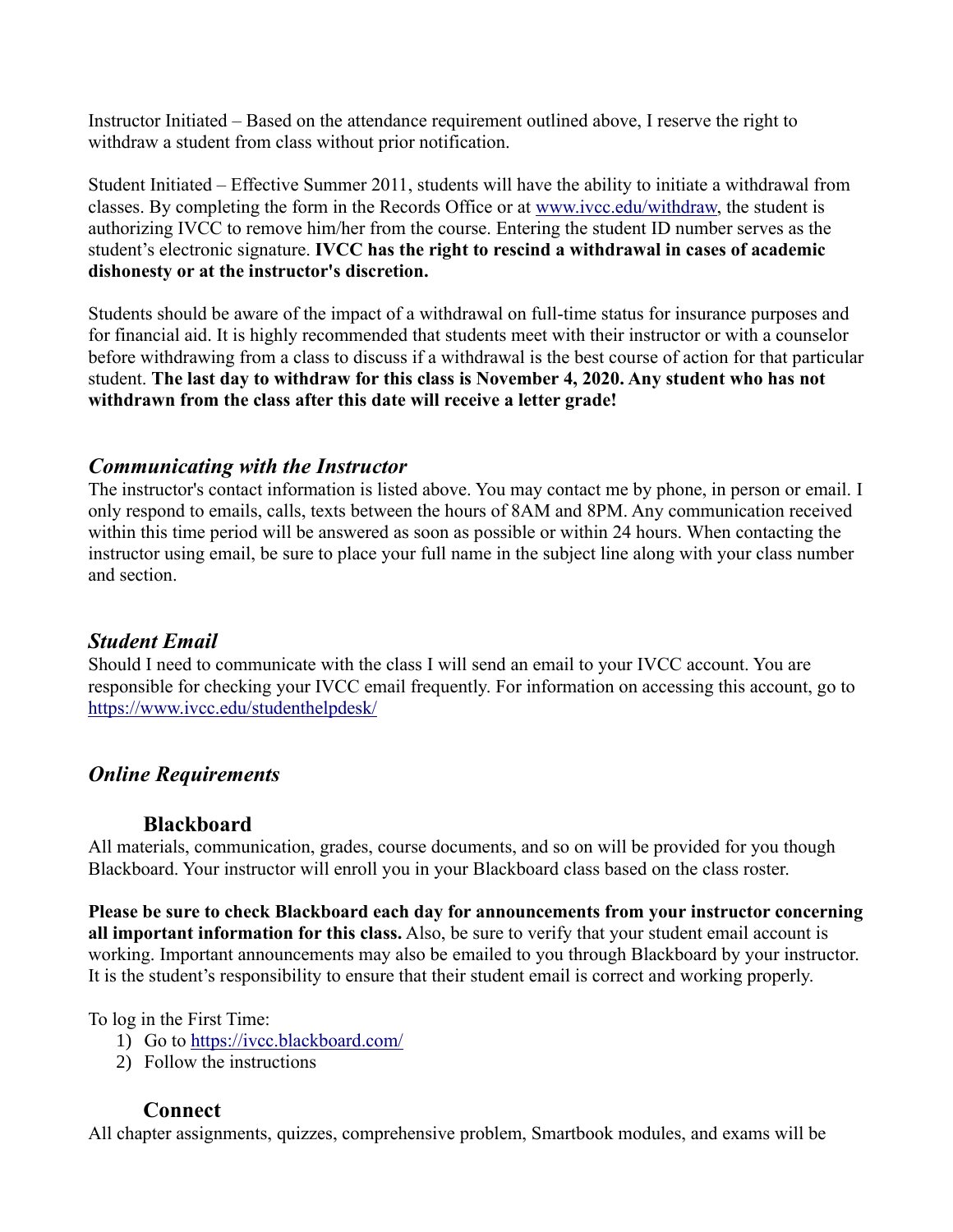completed using Connect. It is your responsibility to register and monitor your use of this online system. You will access Connect through Blackboard.

For any technical issues regarding Connect, please contact Connect technical support. Your instructor cannot troubleshoot technical problems with this system.

## **GENERAL TECHNICAL ASSISTANCE**

The center provides individualized academic assistance to all students utilizing computer technology. The Help Desk Support Staff provides assistance to students in person, on the phone, and via e-mail.

| Phone:                 | 815-224-0318                               |
|------------------------|--------------------------------------------|
| Location:              | D <sub>201</sub>                           |
| Email:                 | heather crawley@ivcc.edu                   |
| Web Page:              | https://www.ivcc.edu/studenthelpdesk/      |
| <b>Contact Person:</b> | Heather Crawley - heather_crawley@ivcc.edu |

If you need assistance with communication tools or software issues, contact our staff. If you are having trouble with your computer, you will need to contact the manufacturer or the store where you bought it. If you are having trouble with your Internet connection, you should contact your Internet Service Provider (ISP).

In case you are having difficulty logging into Blackboard or accessing your student email, please refer to the student help desk. This page is located at [https://www.ivcc.edu/studenthelpdesk/.](https://www.ivcc.edu/studenthelpdesk/)

Please call 815-224-0555 as soon as you detect a problem during regular campus hours.

## **NETIQUETTE**

In the virtual classroom, you communicate with your classmates and Instructor primarily in writing through the public course bulletin board, email, and sometimes chat sessions. "Online Manners" are generally known as "netiquette". As a general rule, you should adhere to the same classroom conduct that you would "off-line" in a face-to-face course. Some examples of proper netiquette are:

- Avoid writing messages in all capital letters. This is generally understood as SHOUTING.
- Be careful what you put in writing. Even if you are writing an e-mail message to one person, assume that anyone could read it. Though you may send an e-mail to a single person, it is very easy to forward your message to hundreds or more people.
- Students use of grammar and spelling matter in all classrooms whether face-to-face or online.
- Never use profanity!!
- When responding to messages, only use "Reply to All" when you really intend to do so.
- Avoid unkindly public criticism of others. Publicly criticizing other in an inappropriate way is known as "flaming".
- Use sarcasm cautiously, in the absence of nonverbal cues such as facial expressions and voice inflections, the context for your sarcasm may be lost, and your message may be misinterpreted.
- Please do not use slang or common Internet and text based abbreviations. Not everyone may understand.